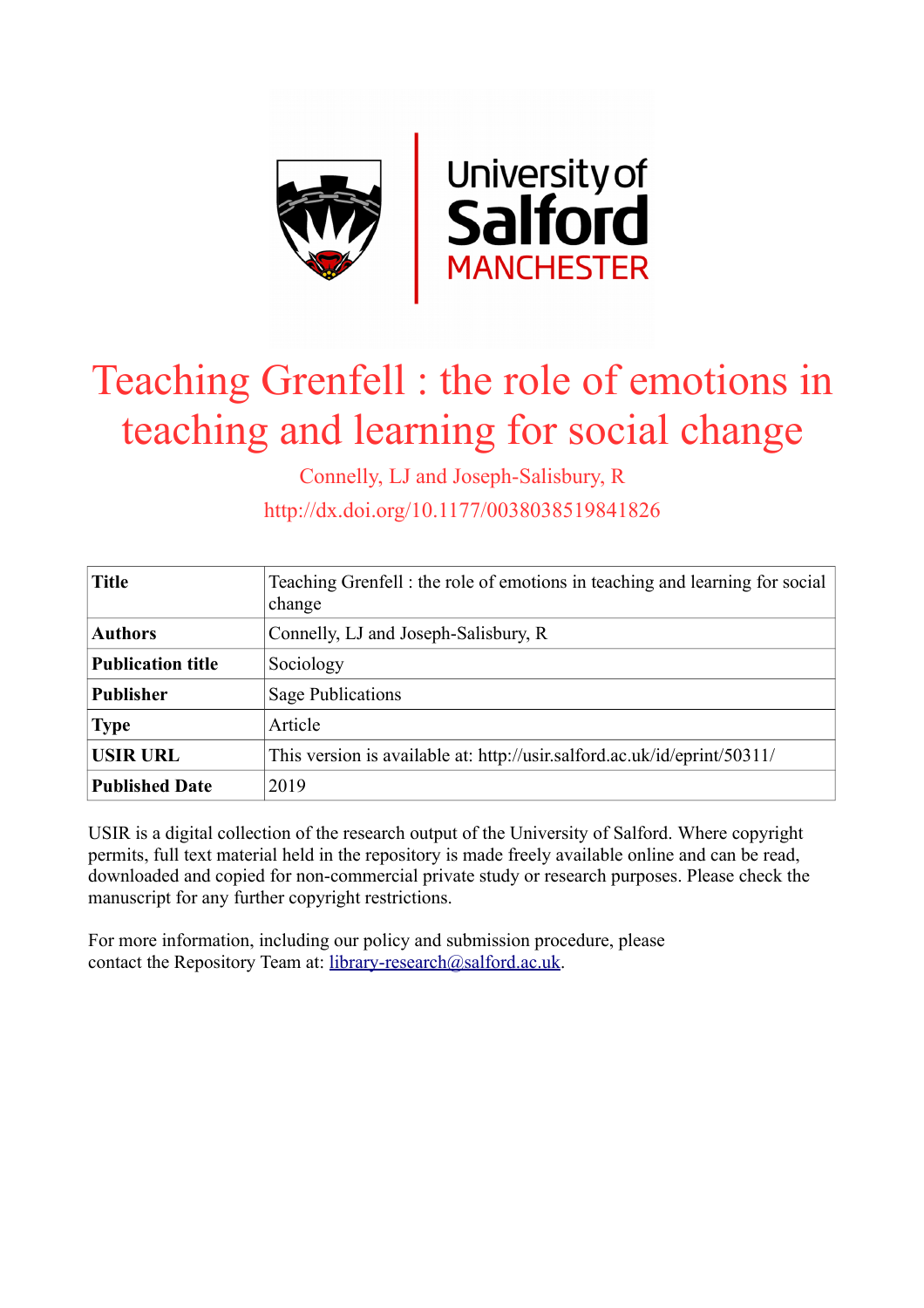*Article*

# **Teaching Grenfell: The Role of Emotions in Teaching and Learning for Social Change**



2019, Vol. 53(6) 1026–1042 © The Author(s) 2019

 $\circledcirc$   $\circledcirc$ 

https://doi.org/10.1177/0038038519841826 DOI: 10.1177/0038038519841826 Article reuse guidelines: [sagepub.com/journals-permissions](https://uk.sagepub.com/en-gb/journals-permissions) [journals.sagepub.com/home/soc](https://journals.sagepub.com/home/soc)





**Remi Joseph-Salisbury**

University of Manchester, UK

#### **Abstract**

Although literature on the role of emotions in teaching and learning is growing, little consideration has been given to the university context, particularly from a sociological perspective. This article draws upon the online survey responses of 24 students who attended sociological classes on the Grenfell Tower fire, to explore the role emotions play in teaching that seeks to politicise learners and agitate for social change. Contributing to understandings of pedagogies of 'discomfort' and 'hope', we argue that discomforting emotions, when channelled in directions that challenge inequality, have socially transformative potential. Introducing the concept of *bounded social change*, however, we demonstrate how the neoliberalisation of Higher Education threatens to limit capacity for social change. In so doing, we cast teaching as central to the discipline of sociology and suggest that the creation of positive social change should be the fundamental task of sociological teaching.

#### **Keywords**

critical pedagogies, discomfort, emotions, Grenfell, Higher Education, hope, learning, social change, teaching

## **Introduction**

On 14 June 2017, flames engulfed a residential tower-block in North Kensington, London. Burning for over 60 hours, the Grenfell Tower fire became one of the biggest news stories of 2017. Official reports recorded 72 deaths, over 70 injured persons, 850 displaced people and the destruction of 151 homes (Grenfell Tower Inquiry, 2018).

**Corresponding author:**

Laura Connelly, School of Health and Society, Allerton Building, University of Salford, Salford, M6 6PU, UK. Email: [l.j.connelly@salford.ac.uk](mailto:l.j.connelly@salford.ac.uk)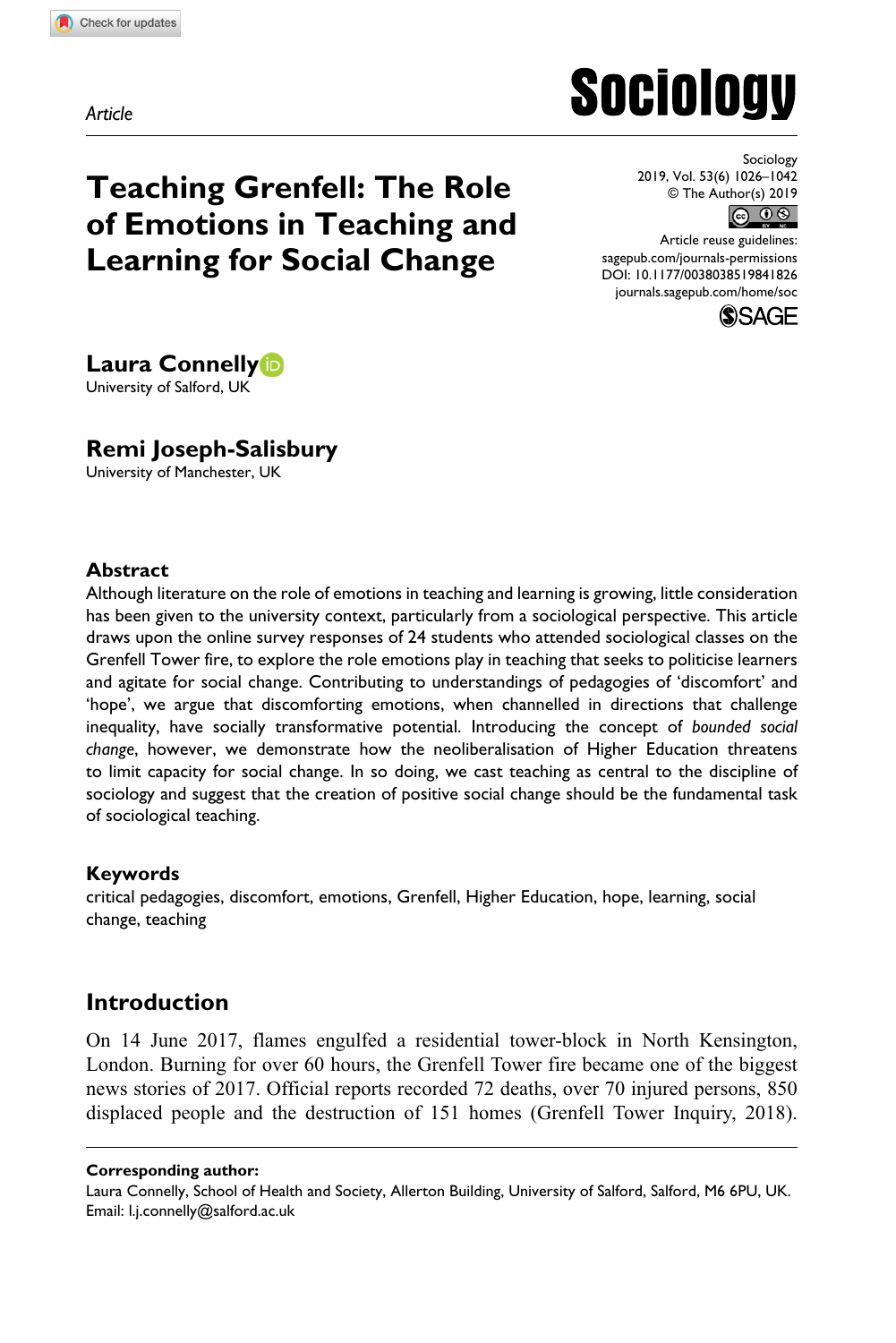Scepticism among community groups suggests that the number of deaths and injuries may be much higher. According to Grenfell Action Group (2016), had the Kensington and Chelsea Tenant Management Organisation (KCTMO) and Kensington and Chelsea Borough Council heeded the safety concerns raised by residents in the years preceding the fire, these deaths could have been avoided.

In late 2017, as the fallout continued to unfold, we decided to use our positions as university lecturers leading modules on social harm/inequalities to each deliver a session on the Grenfell Tower fire. We chose to engage with this topic for several reasons, and not without considering how its geographical and temporal proximity might elicit strong emotional reactions. We taught hoping that the politically charged and emotionally evocative sessions would spark conversations among our students and their social networks, and that our students would become better informed about, and more willing to challenge, populist discourses around Grenfell. We taught to politicise: to encourage our students to pursue social change. Invoking the *Sociological Imagination* (Mills, 1959), we took popular discussions as our entry point to unpack the wider sociological issues at play and particularly, to demonstrate that Grenfell was not simply an unfortunate tragedy but was symptomatic of the social inequalities that pervade contemporary Britain. Even despite these prior considerations, we were struck by the emotional impact the sessions had both upon ourselves and our students.

Although canonical scholars like C Wright Mills (1959) have long since thought of teaching as sociological practice, pedagogy continues to be understood as a niche concern, largely confined to specialised journals. Yet, reflective of our (broadly defined) 'scholar-activist' orientations, we reject the idea that our role is simply to impart sociological knowledge and instead, understand the fundamental task of sociological teaching to be the creation of positive social change (Shor, 2012). In this article, therefore, we seek to re-centre teaching as a fundamental component within the discipline of sociology and by centring our sociological classes as the site of study, disrupt the established 'teaching–research dichotomy' within the discipline of sociology (Kain, 2006). To do so, this article draws upon data generated through 24 qualitative online surveys administered to students who attended one of our Grenfell classes. While scholarship seems to be taking the sociological study of emotions increasingly seriously (e.g. Ahmed, 2004; Hochschild, 1979; Holmes, 2010), this is yet to be reflected by an appreciation of the pedagogical value of emotions in *teaching* sociology. Thus, breaking from the psychological traditions of much pedagogical research (Abe, 2011; Frenzel et al., 2016; McCarthy et al., 2016), we ground our analysis in conceptualisations of pedagogies of 'discomfort' (Boler, 1999; Boler and Zembylas, 2003) and 'hope' (Freire, 1994; hooks, 2003), to examine the role of emotions in sociological teaching and learning that seeks to bring about transformative social change. This is an area that has been neglected thus far in the UK and particularly in the context of UK Higher Education.

In this article we argue that, when directed by sociological criticality, emotions can and should be seen as productive in teaching for social change. However, producing what we refer to as *bounded social change*, we show that the neoliberal conditions of Higher Education threaten to limit the transformative potential of critical pedagogies that engage with emotion. The article begins with a review of the extant literature on emotions in teaching and learning. For context, we then outline our framing of Grenfell in the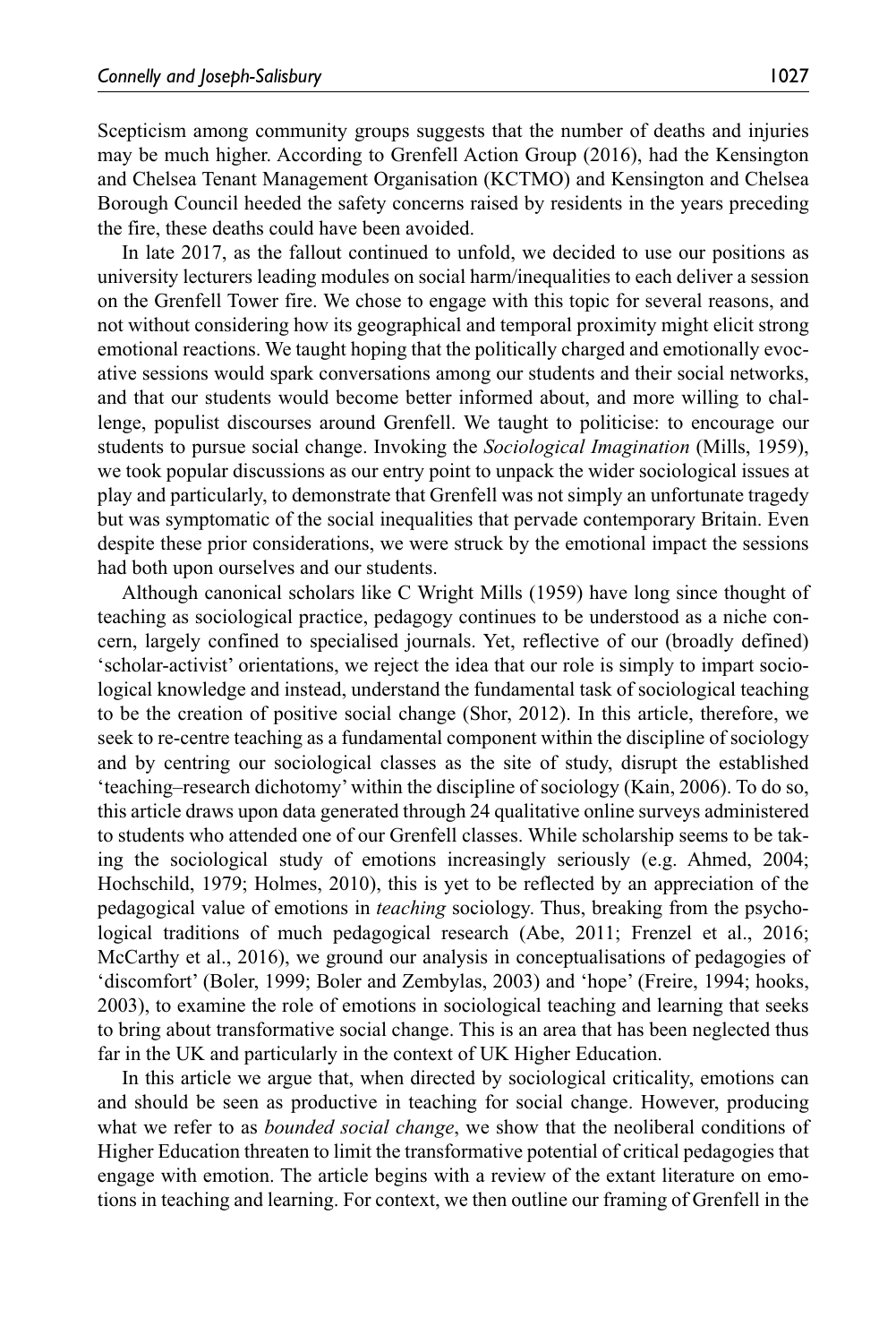teaching sessions, before setting out our methodological approach. Next, we move on to a discussion of the data, exploring its contribution to sociological debates and practice around engaged pedagogies, pedagogies of 'discomfort' and 'hope', and criticality and emotionality as drivers of social change. We conclude with some reflections on what this means for critical pedagogies and sociology as a discipline.

# **The Role of Emotions in Teaching and Learning for Social Change**

Although existing literature recognises that teaching is an inherently emotional practice, there remains relatively little research into the role of emotion in the classroom (Frenzel et al., 2016; Trigwell, 2012). This is perhaps unsurprising when we consider the way that mainstream educational discourse privileges 'rationality' and 'objectivity' at the expense of emotionality (Bryan, 2016). Demonstrably emotional responses are often constructed as irrational responses: 'beneath the faculties of thought and reason' (Ahmed, 2004: 3), and something to be regulated and repressed (Sutton and Wheatley, 2003). Hochschild (1979) contends that we engage in the management of our emotions by conforming to established 'feeling rules': a set of socially constructed guidelines that render the expression or inhibition of particular emotions 'appropriate' to a given social situation. Researchers have begun, therefore, to explore how teachers discipline their emotions in order to conform to and operate within the boundaries of these rules (Näring et al., 2011; Taxer and Frenzel, 2015; Zembylas, 2005) but have been slow to examine how teachers push against these established feeling rules.

The impact of emotions on learners is also of growing interest to scholars. Much of this literature examines how academic 'success' is mediated by emotions such as: enjoyment, happiness, excitement, relief, anxiety and stress (Douglass and Islam, 2009; Pekrun and Stephens, 2010; Rowe et al., 2015). Yet while international research on the emotions of school learners and teachers is growing slowly, there remains a paucity of research on emotions in Higher Education generally and UK Higher Education specifically (Quinlan, 2017; Trigwell, 2012). The research that has been published generally adopts a psychological rather than sociological perspective (Walker and Palacios, 2016), and rarely centres sociological classes as the site of study. Owing to psychology's predilection for studying emotion at the level of the individual, little is known about how emotional experiences are shared in the classroom. This is in spite of Ahmed's (2014) important work on the relationality of emotions urging us to focus on what emotions do, rather than what they are. This reframing of emotion as relational opens up possibilities for students and teachers to collectively interrogate how and why 'difficult knowledge' (Britzman, 1998) engenders particular emotional responses (Bryan, 2016). However, despite representations of social trauma being a common feature of sociological teaching, traditional approaches tend to maintain a 'just-the-facts' pedagogy (Garrett, 2017). Critical pedagogues, on the other hand, 'ask learners about what this [difficult] knowledge means, what it does, and what new understandings might come from studying it' (Garrett, 2011: 320). Scholars are thus increasingly recognising the importance of difficult knowledge and discomforting emotions in learning about social injustices (Boler and Zembylas, 2003; Zembylas, 2015).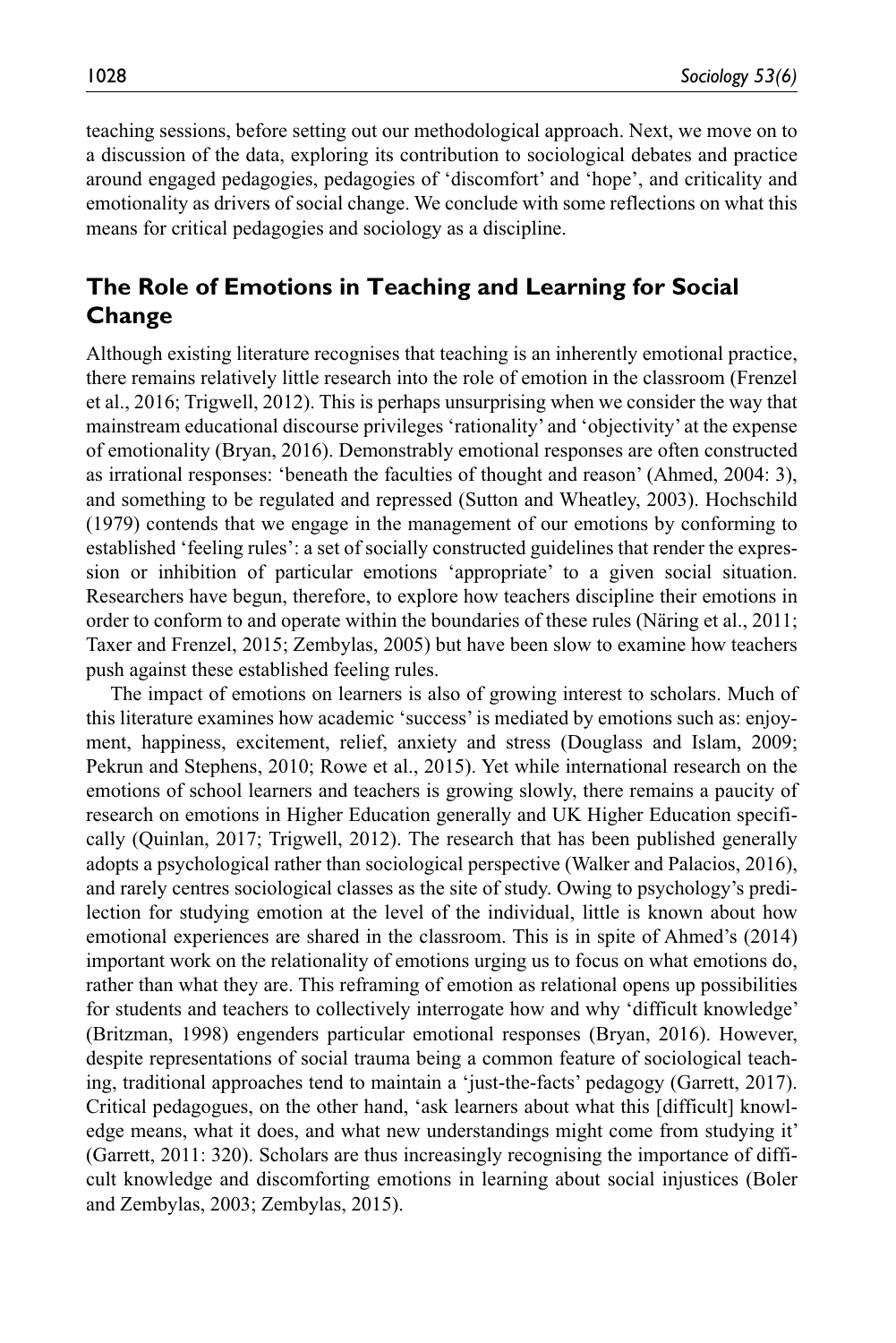A 'pedagogy of discomfort' acknowledges that discomfort is not only unavoidable but also necessary when teaching about social injustice (Boler, 1999). Through encouragement to move beyond 'comfort zones', learners can be challenged to question the hegemonic worldviews that underpin the unequal societies in which we live (Zembylas, 2015). For Holmes (2010: 147), emotions are core to these reflexive practices, which are guided by 'real and imagined dialogues with what others think, do and feel'. A 'pedagogy of discomfort' aims to facilitate critical reflection and consciousness-raising to inspire learners to challenge the status quo (Freire, 1970). As such, critical pedagogues eschew the 'belief that it is wrong to attempt to change our students, that doing so would be an imposition of our values and an unethical use of our power' (Bracher, 2006: 464). Instead, they are clear that teachers cannot, and should not, be value-neutral. In this sense, critical pedagogies repudiate and threaten the neoliberalisation of Higher Education, which, through its instrumentalisation and commodification of knowledge, attempts to strip pedagogy of any notion of moral and political practice (Giroux, 2014).

Classrooms need not only be spaces in which discomfort is pursued but, when used creatively, can also become spaces to generate hope and stimulate action to bring about social justice (hooks, 2003). As Freire (1994) argues, without having utopian hopes, we are not able to engage in the dialectic process of reflection on, and action to change, social inequalities. In this sense, teaching should foster criticality and reflexivity, particularly around one's own social privilege(s). A successful 'pedagogy of hope' also involves conversations that facilitate the building of interpersonal relationships between teachers and students (hooks, 2003), dynamics that are derided within neoliberal educational contexts that work to reaffirm the separation between 'consumer' (student) and 'provider' (teacher) (Giroux, 2014). Cultivating a sense of collective emotionality in the classroom is central to generating this 'pedagogy of hope' (hooks, 2003) and enables us to pursue transformative practices that seek to inspire the struggle for social justice (Giroux, 2011). As detailed in the next section, it is by centring the sociological significance of Grenfell that we endeavoured to engage in teaching for social change.

# **Centring the Sociological Significance of Grenfell Tower in Our Teaching Sessions**

In our teaching sessions, we sought to problematise populist discussions of Grenfell that viewed the fire in abstraction from wider socio-political circumstances. We urged students to question its framing as an unfortunate tragedy and think critically about the individualisation of blame. We encouraged students to look beyond the 'Ethiopian taxi driver whose faulty fridge started the inferno' (*Daily Mail*, 2017: n.p.) and to question whether culpability lies solely with the tenant management organisation (KCTMO) and/ or the company contracted to renovate the tower (Rydon Ltd) (Madden, 2017). Instead, by drawing upon the work of critical scholars, activists and commentators (e.g. Elliot-Cooper and Hubbard, 2017; Grenfell Action Group, 2016; Malik, 2017; Scott, 2017; Tombs and Whyte, 2017), our classes developed from the starting point that Grenfell is symbolic of rampant socio-structural inequalities, and that class, race, nationality and migration status rendered the tower's residents particularly vulnerable to harm.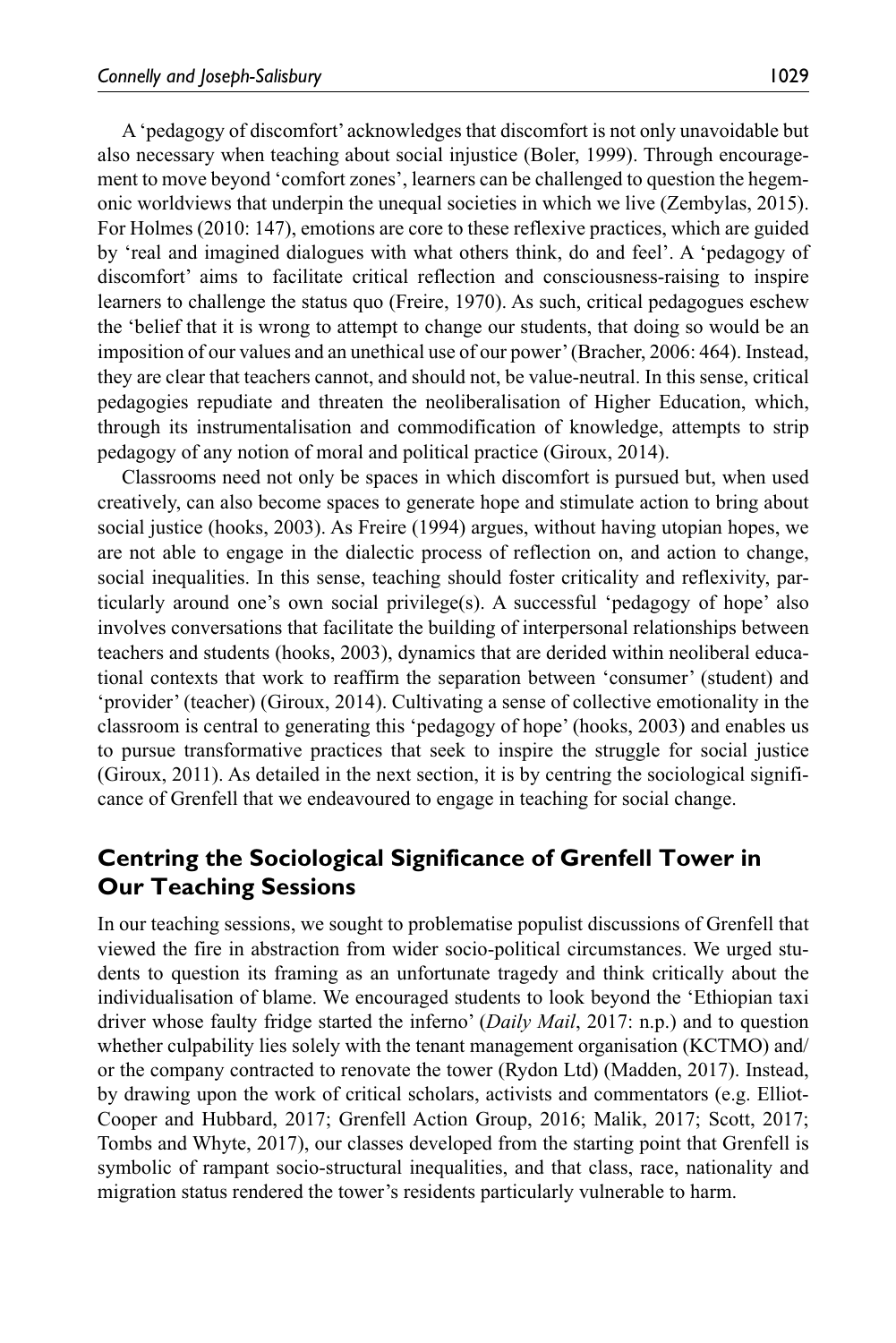Underpinning much of the critical work around Grenfell has been a disavowal of austerity. We thus drew attention to how a plethora of issues contributed to the fire and to the disempowerment of Grenfell residents. We noted 'an unwillingness to impose stronger safety regulations on landlords, the cuts imposed on the fire service, and the restrictions in legal aid that had prevented residents from advancing their case in the courts' (McKee, 2017: 1). We also discussed the role that the building's flammable exterior cladding played and pointed to the pervading sense that, as the rapper and social commentator Akala put it, the cladding was only applied because the tower 'was an eyesore for the rich people who lived opposite' (O'Connor, 2017: n.p.). While much of the existing commentary focused on social class and wealth disparities, as pedagogues influenced by Critical Race Theory, we sought to bring an analysis of structural racisms into our teaching sessions. We showed that racially minoritised people are disproportionately housed in tower blocks, that 'most children who live above the fourth floor of tower blocks in England are black or Asian' (Runnymede Trust, 2010: 5) and that certain racially minoritised groups are particularly susceptible to 'housing deprivation' (De Noronha, 2015). We also encouraged students to consider whether race could have contributed to the council's poor handling of tenants' complaints about the inadequacy of their social housing (for a greater explication of our framing, see Joseph-Salisbury and Connelly, 2018).

Having offered this framing, we then introduced comments made by the Labour Shadow Chancellor, John McDonnell. Amid much controversy, McDonnell suggested that the events of Grenfell were not only inseparable from political decision making but should be considered a form of social murder:

Is democracy working? It didn't work if you were a family living on the 20th floor of Grenfell Tower. Those families, those individuals - 79 so far and there will be more – were murdered by political decisions that were taken over recent decades. (Syal, 2017: n.p.)

We revealed to students that McDonnell's remarks emerge out of a sociological analysis rooted in the work of Engels (1968: 106) who argued that 'when society places hundreds of proletarians in such a position that they inevitably meet a too early and an unnatural death … its deed is murder just as surely as the deed of the single individual'. In sharing this, we sought to encourage students to see Grenfell as a systemic problem, and to look to how the (in)actions of the government, and wider society, played a role in creating the social inequalities that gave rise to the fire. We sought to inspire students to leave the classroom wanting to challenge these inequalities. Having set out our framing of the Grenfell Tower fire in the teaching sessions, we now outline how we elicited students' reflections on these sessions.

## **Methodology**

This article draws upon data generated through qualitative online surveys administered to students who attended one of two sociological classes on Grenfell, delivered by each of us at our respective universities. Both located in the north of England, University B is considered a 'post-1992' university, while University A gained university status a few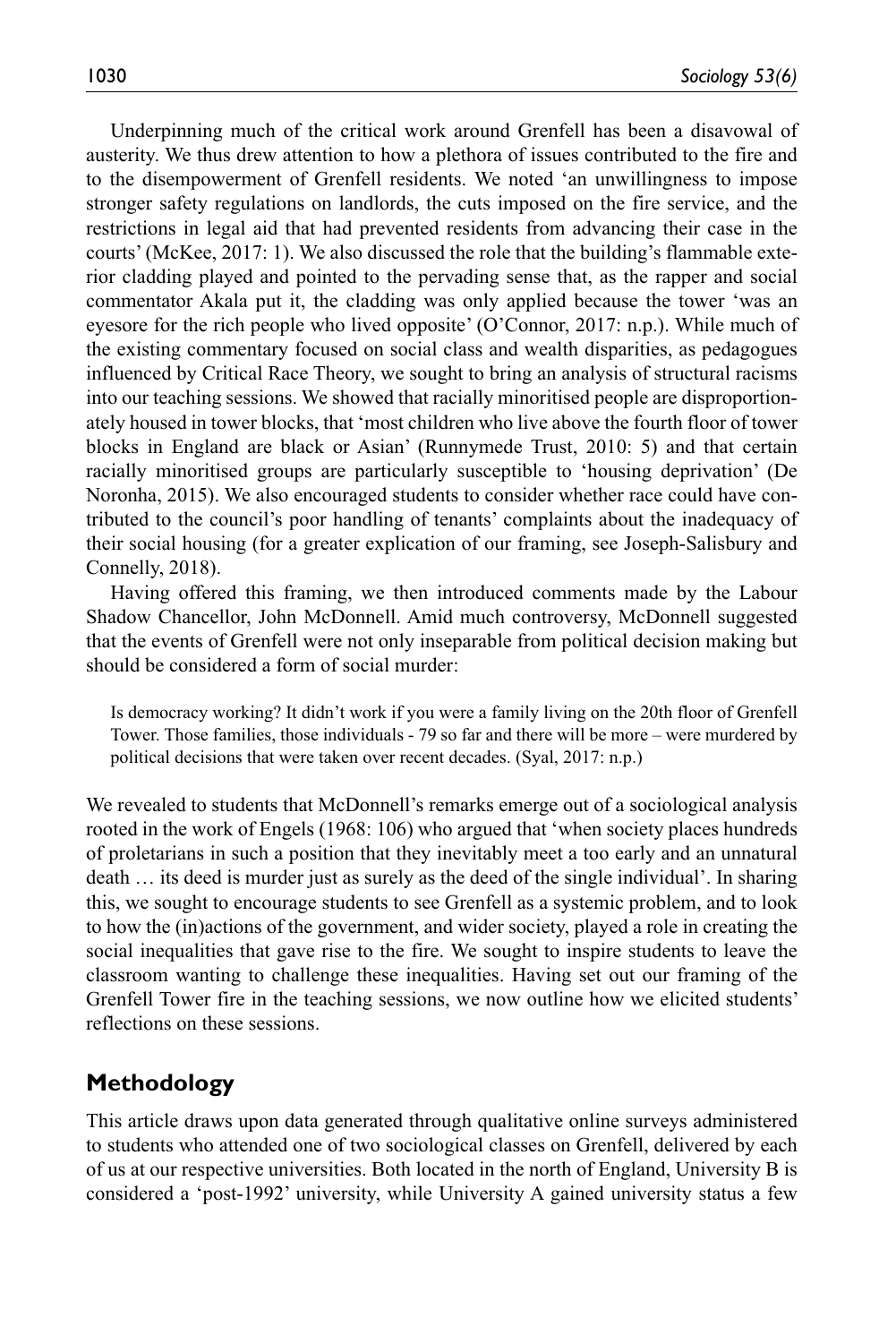decades earlier. The Grenfell teaching session at University A formed part of an elective module on understanding victimisation, available to second- and third-year undergraduate students. At University B, the session was included on a compulsory second-year undergraduate module on social inequalities. The classes mainly comprised students from areas local to the universities, as well as a small number of international students and students from other parts of the UK. Both classes were comprised almost exclusively of women between the ages of 19 and 24 years old, and although predominantly made up of white students, a significant number of students with South Asian heritage attended each of the sessions. At both institutions, the Grenfell sessions fell late in the semester, meaning that we had built up some rapport with our students and engaged with 'difficult knowledge' (Britzman, 1998) elsewhere on the programme.

Using class registers, all students who attended one of the two Grenfell classes  $(N = 66)$  were invited via email to anonymously complete the online survey. All students were informed about the nature and scope of the research and that participation was entirely voluntary, having no impact upon the award of their university degree. A total of 24 students completed the survey. While the completion rate (36.36%) is in keeping with established standards within social sciences, it is significant that we were not able to capture the reflections of all students who attended the Grenfell sessions. Although students who completed the survey largely responded positively to the pedagogical approaches employed in the sessions, the relatively low completion rate limits our ability to explore the reflections of students who may not have been influenced positively. That said, social justice activism is rarely about convincing all available people but instead engaging those who are open-minded to a particular issue. In this sense, we did not expect to motivate all students to act for social change but rather, to engage those who were within our 'spectrum of allies' (Russell, 2012).

In the online survey, students were asked to answer six open-ended questions which aimed to encourage them to reflect on their learning about Grenfell as a social problem, the emotions they felt during that session and their interpretation of the lecturer's emotions. The level of detail provided by respondents to each question was variable; although, the majority of respondents provided a short paragraph by way of an answer to each of the six questions. While interviews or focus-groups would likely have yielded a greater volume of and perhaps far richer data, there were two key reasons for our choice of method. First, given the power dynamics manifest in student–teacher relationships, we felt it important that student anonymity was protected. We wanted to ensure that there was space for students to reflect on the limitations of discomforting pedagogies, without fear of jeopardising our future working relationships. Second, the online survey enabled us to garner responses more quickly than would have been possible using other qualitative methods. This was a particularly important consideration due to the need to explore emotionality while it remained 'raw' and without placing undue demands on students at a time in the academic calendar known to be particularly stressful (NUS, 2010): that is, when end-of-semester assessment deadlines loomed.

The qualitative data were analysed thematically. In keeping with interpretivist traditions, we do not view data generated through the surveys as the objective reality of learners' emotions. Instead, the data reflect their discourses of experience (Foucault, 1990): the meanings students ascribed to their experiences, actions and interactions. In this regard, our approach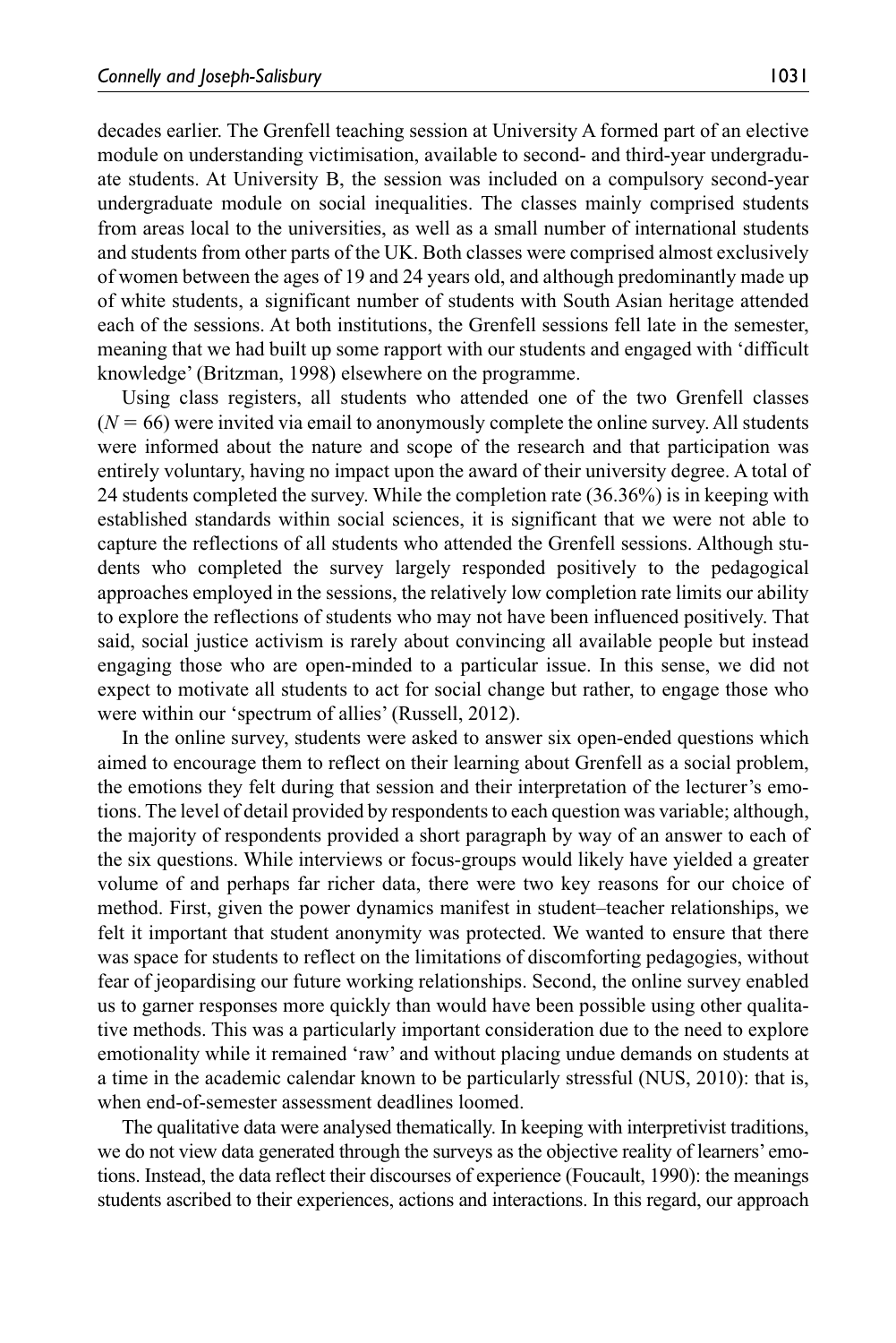recognises that both teaching and research are social practices, in which we – a white woman and Black mixed-race man both from working-class backgrounds – have played an active role. While our shared class background and similar age (within 10 years) to most of our students helps foster dialogue and connectively in the classroom, we remain reflexive about how teacher–student power dynamics shaped both experiences in the classroom and the data collected thereafter. Indeed, our transgressional (hooks, 1994) approach to teaching faces significant challenges in disrupting established understandings of teacher–student relationships. The overarching aim of the following discussion then is to examine the role of emotions in sociological teaching that seek to bring about social transformations.

# **Laying the Foundations for Emotionality: Engaged Pedagogies and Sociological Criticality**

Following critical pedagogues like Freire (1970) and others (Giroux, 2011; hooks, 1994), our sessions were informed by a sense that teaching should be engaging (for our students) and *engaged* (in the 'real world'). As such, we wholeheartedly rejected calls from authors like Fish (2008: 27) to detach teaching content 'from the context of its real world urgency'. It is, in fact, the 'real world' nature of the topic and our unwillingness to abstract theory from social reality that helped to produce engagement in our sessions. Yet we encouraged students to see Grenfell not simply as an engaging issue but rather one we should collectively be *engaged in*. The *sociological imagination* was invoked not just to understand the problem, but to consider how we as sociologists might respond.

By taking popular representations as our entry point, and then juxtaposing those representations with critical sociological analyses, we were able to encourage students to question populist assumptions about Grenfell. As we did so, we were able to pivot from engagement (in the 'real world' of mainstream politics) to criticality (in sociological analyses). Through this process, students came face-to-face with stark discrepancies between media representations and critical sociological analyses. From this point, students could begin to position mainstream media within a power structure that is antithetical to social transformation (Althusser, 1971). As A021 argued:

It helped me to see things differently, especially when it comes to the media. Even the respected headlines often fall into what is newsworthy and still present misleading images of the truth. That session impacted upon me so much as a person. I have learnt not to believe whatever is being presented to me by mass media, but look into the real reasons why this happened.

What A02 reports here is a perceptual change that is an important initial step towards social change. To teach for social change, pedagogues must look to challenge what is thought to be known about society (Baldwin, 1988). A similar observation was made by A10: 'if we cannot recognise inequality, we cannot challenge it and therefore we become complacent and accept inequality.' As Freire (1970) asserts, we must first be able to identify oppression in order to redress it.

The necessity of critiquing the mainstream media was a recurrent theme in the survey responses. Respondents recognised the role of the mainstream media in (re)producing dominant discourses. This was particularly evident in A12's reflections: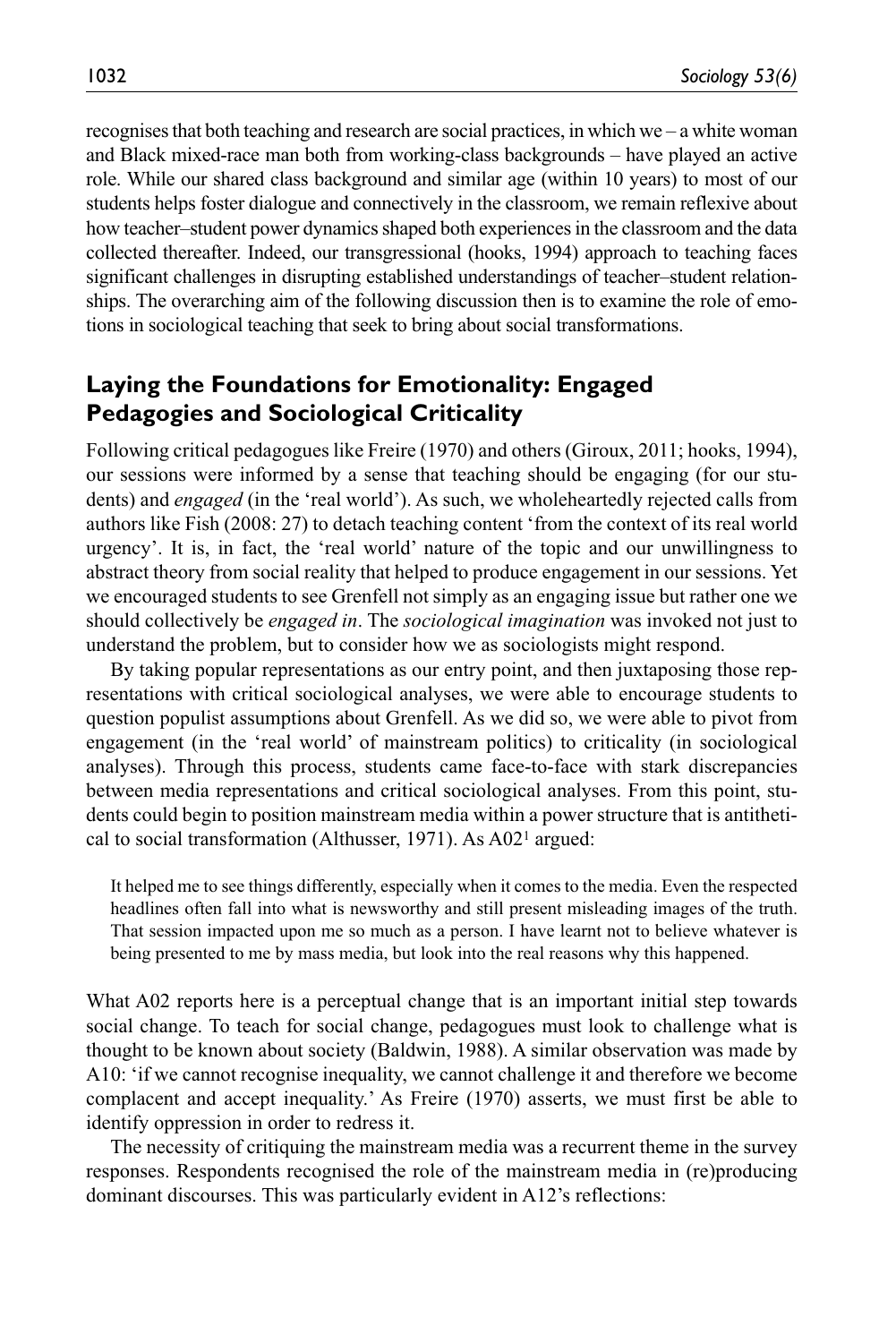I learned that the power of mainstream media extends to support corrupt and elite entities but can be more readily challenged with new media technology such as live streaming and social media. The more details I learned about the individuals who perished, the more my emotions were stirred. I learnt that mainstream media sanitise news and I think this is a method of dehumanising victims, so the general public do not riot in the streets. I was able to see how the scales of justice are tipped in favour of the wealthy; whose investments and properties are protected by stringent health and safety laws which Grenfell residents did not get, because of low social status.

Central to A12's account is an acknowledgement not only of how wealth inequality can function to empower and disempower social groups but also the complicity of the mainstream media in upholding society's unequal power structures. What is clear from A12's reflections on social media, however, is the view that the dominant discourse promulgated by the powerful can be challenged by the discourses of the 'oppressed' (Freire, 1970). Part of what is important here is that an avenue for social justice action – a direction in which emotionality and hope might be channelled – is identified.

As critical pedagogues who centre emotion, we can draw upon the lived experiences of Grenfell survivors and other critical voices (re)produced by social media to develop a sociological analysis of the fire. Given Worsham's (1998: 223) observation that 'the primary work of pedagogy is more fundamental than the imposition of a dominant framework of meanings', the pedagogical value of this approach lies not only in its criticality of social structures. As Marx (1975) put it, we must go further: the point is not simply to interpret the world, but to change it. It is in moving beyond understanding sociology towards using sociology to bring about change, we argue, that a focus on the emotive becomes most useful. Indeed, as Bracher (2006: 469) asserts, 'behavior is often motivated and guided more by one's emotions than by one's conscious knowledge and values'. Here we begin to see the interdependency of *sociological* criticality and emotionality for our pedagogical approach. Without a critical sociological understanding of Grenfell, emotionality in our classrooms had the potential to lead to the blaming of the power*less* rather than the powerful. Put another way, without critically adopting the sociological imagination, emotionality could have moved against our aims of teaching for social change. The challenging of hegemonic assumptions is not always a comfortable process, so let us now turn to look more closely at the role of discomforting emotions in teaching and learning about Grenfell.

# **Emotion, Discomfort and Hope**

Respondents identified a range of emotional responses to the teaching content, noting that it made them feel 'upset' and 'sad' (B01; B02; B03; B09; B10; B11; A01; A02; A03; A05; A07; A10); 'shock(ed)' (B05; B09; B12); 'angry' (B02; B09; B10; B11; A02; A03; A08); 'disappointed' (B02; B12; A02); 'disgust(ed)' (B12); that they experienced 'pain and distress' (A05) and feelings of 'helplessness' (A12). These emotions are often framed negatively in pedagogical literature, while 'positive' emotions are regarded as being necessary for creative and flexible thinking, and the promotion of individual and collective well-being (Abe, 2011). Yet to understand 'negative' emotions as inimical to learning fails to recognise that, when engaged within a sociological framework, they can motivate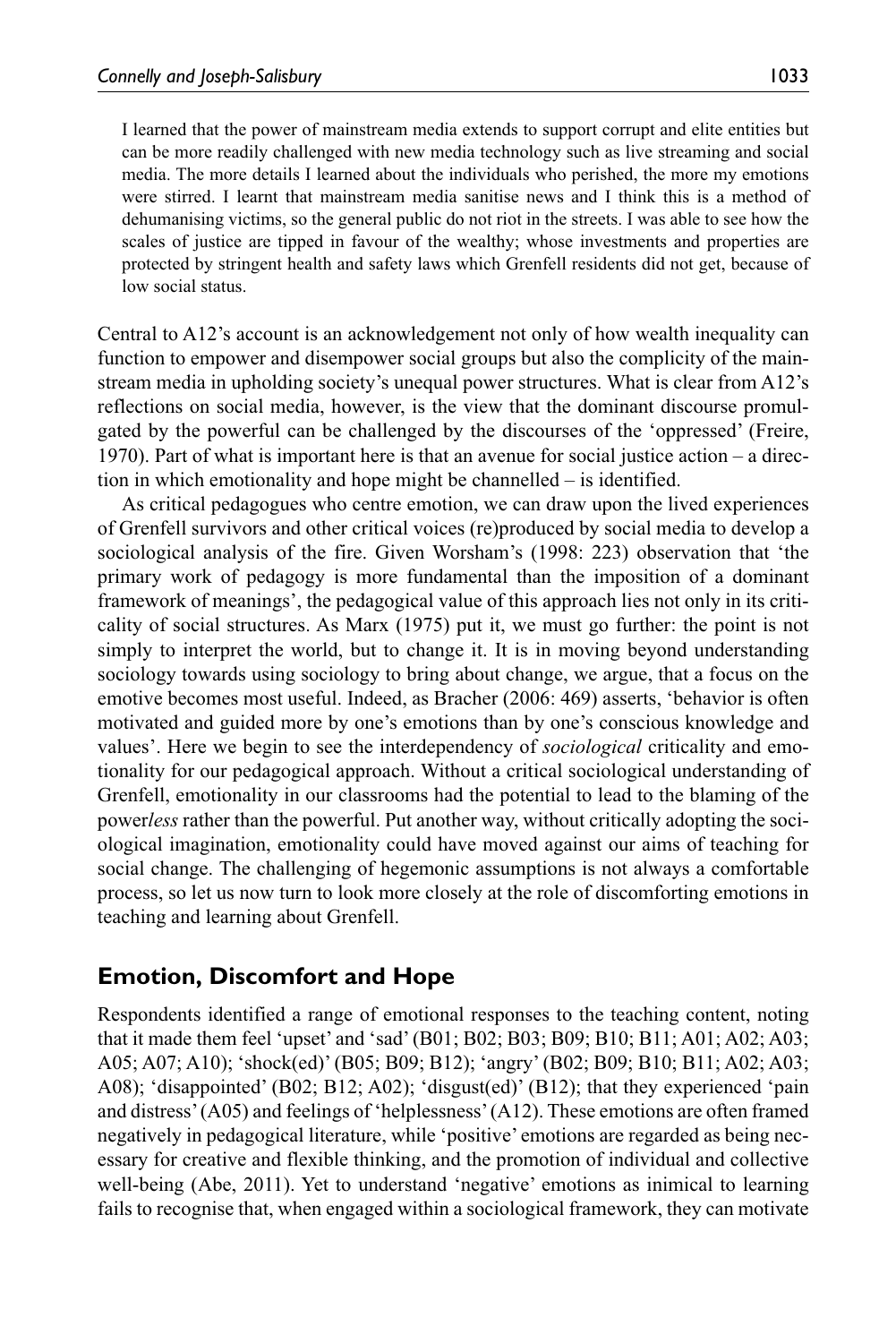learners to pursue social change (Boler, 1999; Zembylas, 2015). The transformative potential of 'negative' emotions was recognised most clearly by A11, who recalled:

During a music video we were showed called 'Ghosts of Grenfell'2 I found myself feeling emotional and actually cried. This was absolutely a positive as it reconfirmed my passion … I feel these emotions benefited my learning as they allowed me to perceive the disaster on a personal level, something I had not previously considered. I think anything that inspires such emotions is beneficial to learning as it is certainly something I will not forget. I used it in an exam for another subject as it was something that has stuck in my mind.

Although explicit expressions of sorrow are often constructed as affective experiences that should be repressed within the classroom, A11 demonstrates how 'negative' experiences can engender *deeper* learning. This deep learning may not only help students commit new knowledge to long-term memory, which can then be applied in a meaningful way outside of the classroom but it may also help students recognise that the sociological significance of what they are studying extends far beyond the classroom. Produced when 'comfort zones' are transgressed, discomforting feelings can compel student to think beyond the hegemonic worldviews that underpin unequal societies and confront 'on a personal level' our own roles in sustaining socio-political inequalities. It is in this sense, that Worsham (1998: 216) describes 'the fundamental reeducation of emotion' as 'our most urgent political and pedagogical task'.

The importance of emotion in encouraging students to recognise their relative privilege and the structural disadvantages of others (an endeavour antithetical to the meritocratic logics of neoliberalism) was also acknowledged by B10:

It was an emotional lecture. However, it represents and clarifies that such horrifics [*sic*] are happening in the world. It is easy for some people to disregard such tragedies if it is not affecting them. But learning about it allows individuals to remember and be aware of what others may be going through.

B10 foregrounds the emotion in the session but makes clear that this was not directionless emotion. Because of its engaged and critical foundations, emotion was not evoked for emotion's sake but rather, helped to clarify our socio-political realities. This was emotion that was necessary and productive of an awareness of the experiences of others. To understand the experiences of others (particularly the inequalities experienced by others) is an important step in bringing about social justice (Bracher, 2006; hooks, 1994).

Although respondents expressed feeling emotions often popularly constructed as 'negative', many recognised the positive effects of collective experiences (A02; A03; A08; A09; A11; A12; B02; B06; B08). Both of us, as teachers, experienced emotions similar to our respondents during the Grenfell teaching session. Despite the classroom often being understood as a space outside of emotion (Bryan, 2016), we shared with our students our own feeling of anger and sadness. While Remi perceived students in his class to be surprised at his visible display of emotion – perhaps because it contradicts racialised and gendered norms: 'Black men don't cry' – all respondents reflected positively on his openness. As B06 noted: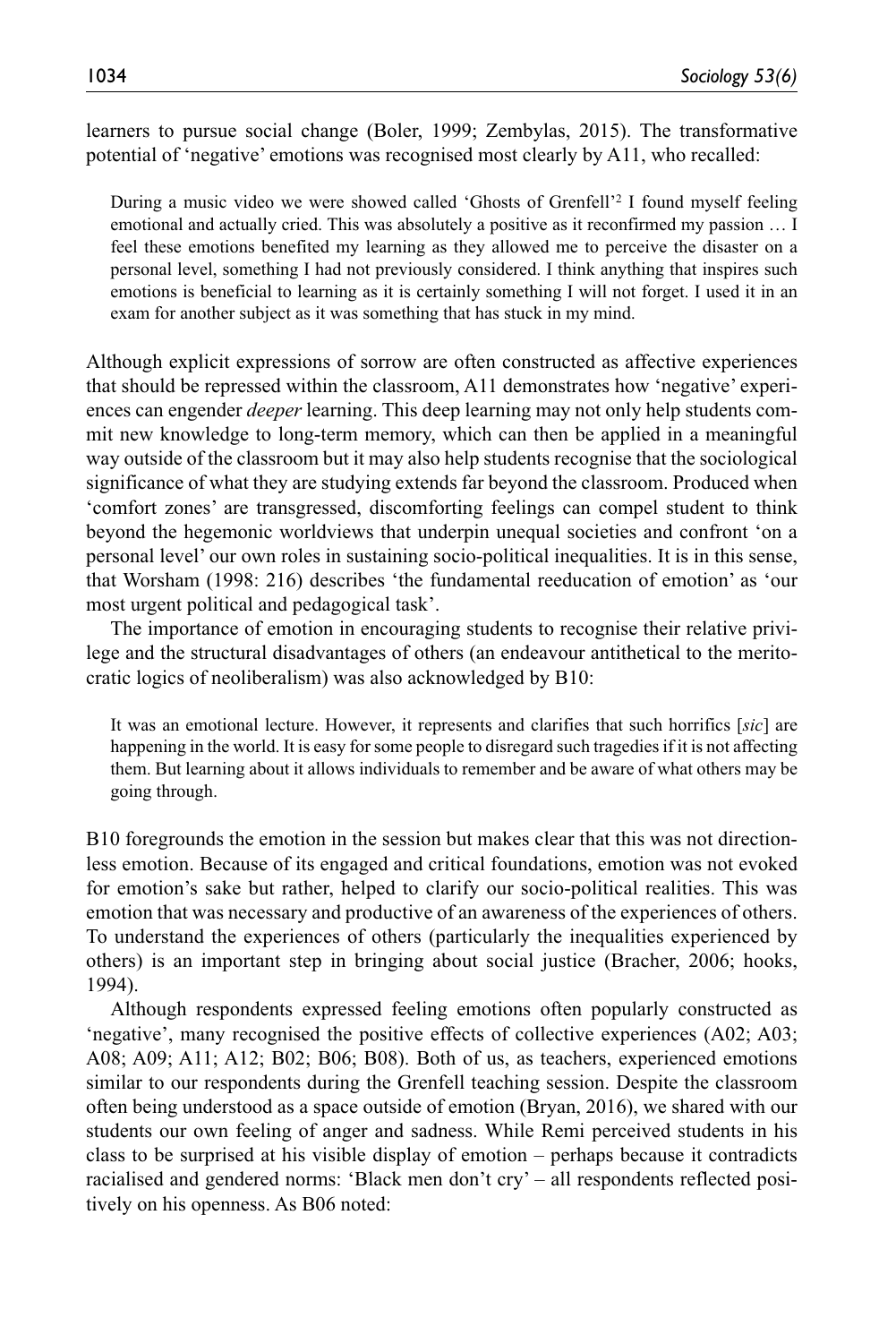This lecturer, he seemed different to the other ones. He showed emotion and displayed lots of passion … He seemed genuinely interested in creating a fairer society, so social problems like Grenfell don't occur again. This had a knock-on effect on me, seeing someone so passionate, and genuinely made me upset.

We can see that Remi was perceived as 'different' to other lecturers because he passionately expressed emotions. The unexpectedness of a university lecturer showing emotion is indicative of the foreclosure of emotionality in Higher Education. A similar sentiment was evident in A03's reflections:

The fact that the lecturer was emotionally moved made me feel emotional myself as I understood how big of an issue or sensitive a topic the whole issue was. Seeing a professional emotional just goes to show how important it is to find justice for these lives lost.

Seeing a 'professional emotional' is perceived by A03 as unusual but powerful, perhaps because it challenges the popular conception of emotionality as antithetical to professionalism. To move beyond this false separation breaks with the norms of what is expected of an educator (hooks, 2003). The explicit demonstration of an emotional connection to the subject matter – showing that it is real and tangible – therefore reaffirmed the importance to students of redressing the socio-structural conditions that gave rise to Grenfell.

Although Laura was concerned about how her visible upset in the session may perpetuate gender stereotypes (women as overly emotional and irrational), several respondents reflected on how Laura's displayed vulnerability functioned to give legitimacy to their affective experiences (A02; A03; A08; A09; A11; A12). A11, for example, noted:

I thought this was fantastic. Obviously, it's not nice seeing someone upset, but … I also cried, so seeing the lecturer go through the same emotions made me feel as if I hadn't over-reacted myself and that my feelings were justified. I felt comforted by the fact the emotions throughout the room were mutual. Not only this but seeing a lecturer so passionate about what they are teaching made a great impact. I think this was a great reminder that lecturers are people too and made me feel as if we are all going through the same learning journey. Being surrounded by people as moved and passionate as myself was a really lovely thing.

We can see here how feelings of discomfort can in fact be comforting when experienced collectively. The mutuality of emotions can help to break down traditional teacher– learner power hierarchies – powerful as they are within neoliberal Higher Education – in order to create a shared 'learning journey' in which emotions are relational and reflexive (Ahmed, 2014; Hochschild, 1979; Holmes, 2010). As hooks (2003) notes in her conceptualisation of a 'pedagogy of hope', to stimulate action towards social change, interpersonal teacher–student relationships must be cultivated. One of the ways this can happen is through teachers expressing their vulnerability and thus providing a space in which students feel able to express their own. Thus, politics resided not only in the substance of the teaching sessions but also in the discourse of the classroom, in our shared experiences (Shor, 2012).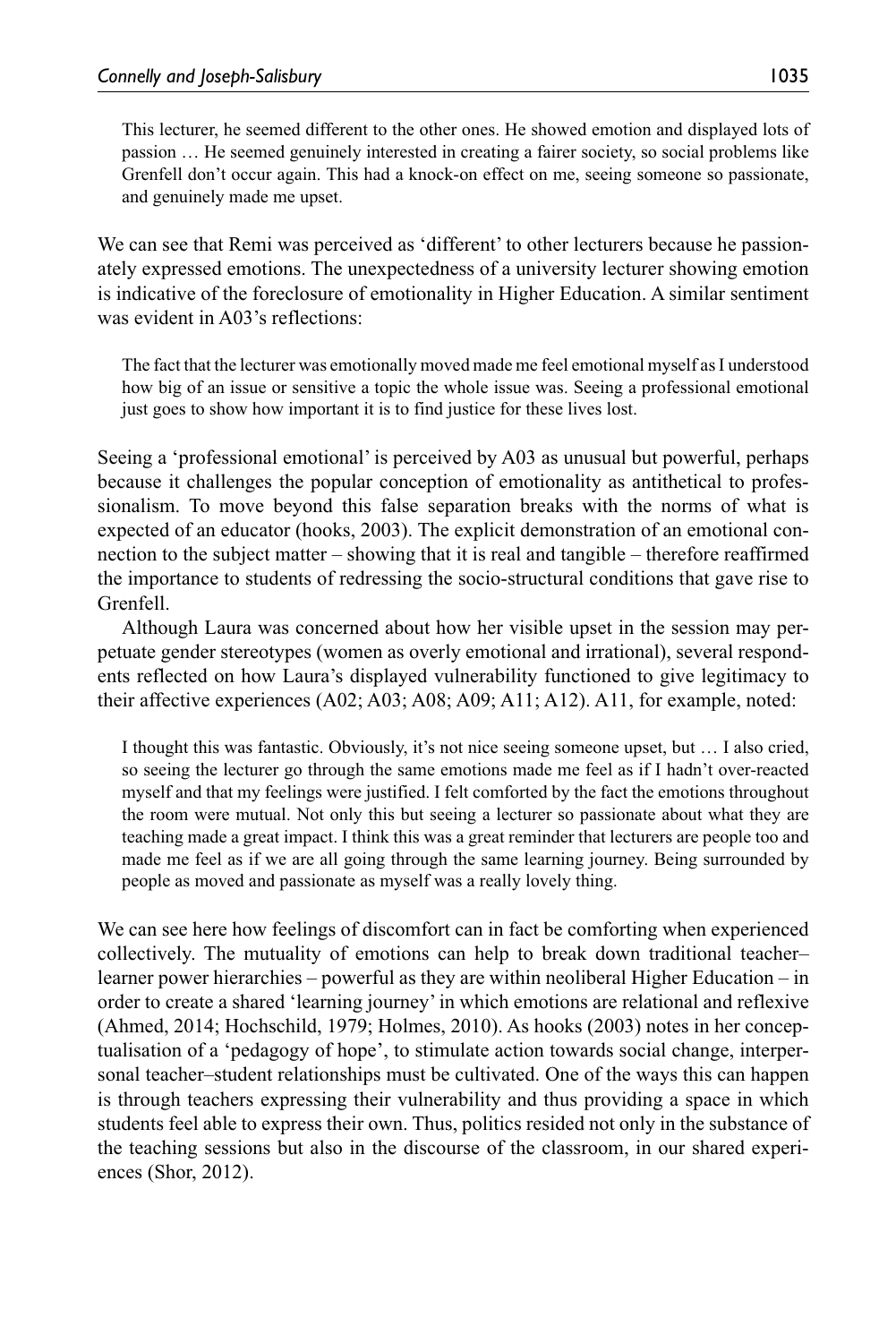Yet despite A11 perceiving 'emotions throughout the room [to be] mutual', one respondent described Laura's upset as being 'hers and hers alone' (A01). The student went on to note 'it had no impact on me or my learning. My view is that lecturers are responsible for deciding the content and I'm just here to learn.' That the emotionality of the Grenfell sessions was not universal is unsurprising but what A01's comments demonstrate is the pervasive nature of traditional teaching and learning philosophies within the discipline of sociology, which operate to construct classrooms as spaces for teachers to impart, and students to obtain, knowledge. This top–down approach is unlikely to be transformative (Freire, 1970). It is only by fundamentally altering the traditional power dynamics within the classroom, and by creating spaces in which hegemonic 'feeling rules' (Hochschild, 1979) are disrupted, that we can strive towards teaching and learning for social change (Giroux, 2011).

## **Criticality, Emotionality and (Bounded) Social Change**

Ultimately, our aim was to enable students to 'critically read the world and do something within it' (Garrett, 2017: 3). It was through our operationalisation of emotionality alongside critical sociological analysis that we hoped to achieve this aim. To a certain extent, the students who responded to the survey indicated that we had success in this endeavour. Respondents noted that the teaching sessions left them 'wanting to find out how we can prevent these sorts of tragedies from occurring in the future' (B04) and wanting 'to make a change' (B11). This is the goal of transformative, liberatory teaching. When critical sociological pedagogy is pursued alongside a commitment to centring emotionality, students shift beyond their position as passive recipients of knowledge and instead become active agents (Freire, 1970). Most respondents were able not only to analyse the causes of the problem but also recognise that even deeply ingrained inequalities are not a reality that we must accept. Thus, in Freirean terms, they were able to engage in a process of conscientisation: they became conscious of oppression and motivated to end it.

Some respondents recognised that the strong emotions engendered by the teaching sessions made them more committed to working towards social change. As A02 articulated: 'emotions play a big part in what I find interesting and eventually become passionate about. That was exactly how I felt about Grenfell. Experiencing emotions makes me want to see change happen or at least be persistent about it.' Here A02 acknowledges that the discomforting emotions experienced in the classroom helped respondents to engage with the topic, which in turn, cultivated a collective sense of injustice that motivated them to imagine a different reality. In this sense, we sought to foster a 'utopian pedagogy': one that is not merely 'idealistic or impractical' (Freire, 1985: 57) but rather, *hopeful* of bringing about social transformation. Yet while A02 did express a desire to 'see change happen', this is perhaps markedly different from a desire to *make* change happen. This becomes clearer as A02 continues:

Those emotions I experienced impacted the way I wrote the essay heavily, I felt a duty on behalf of the victims to present them in a way that is different to the untruthful ways the media had presented them, using evidence from academic research and analysis. I wanted to expose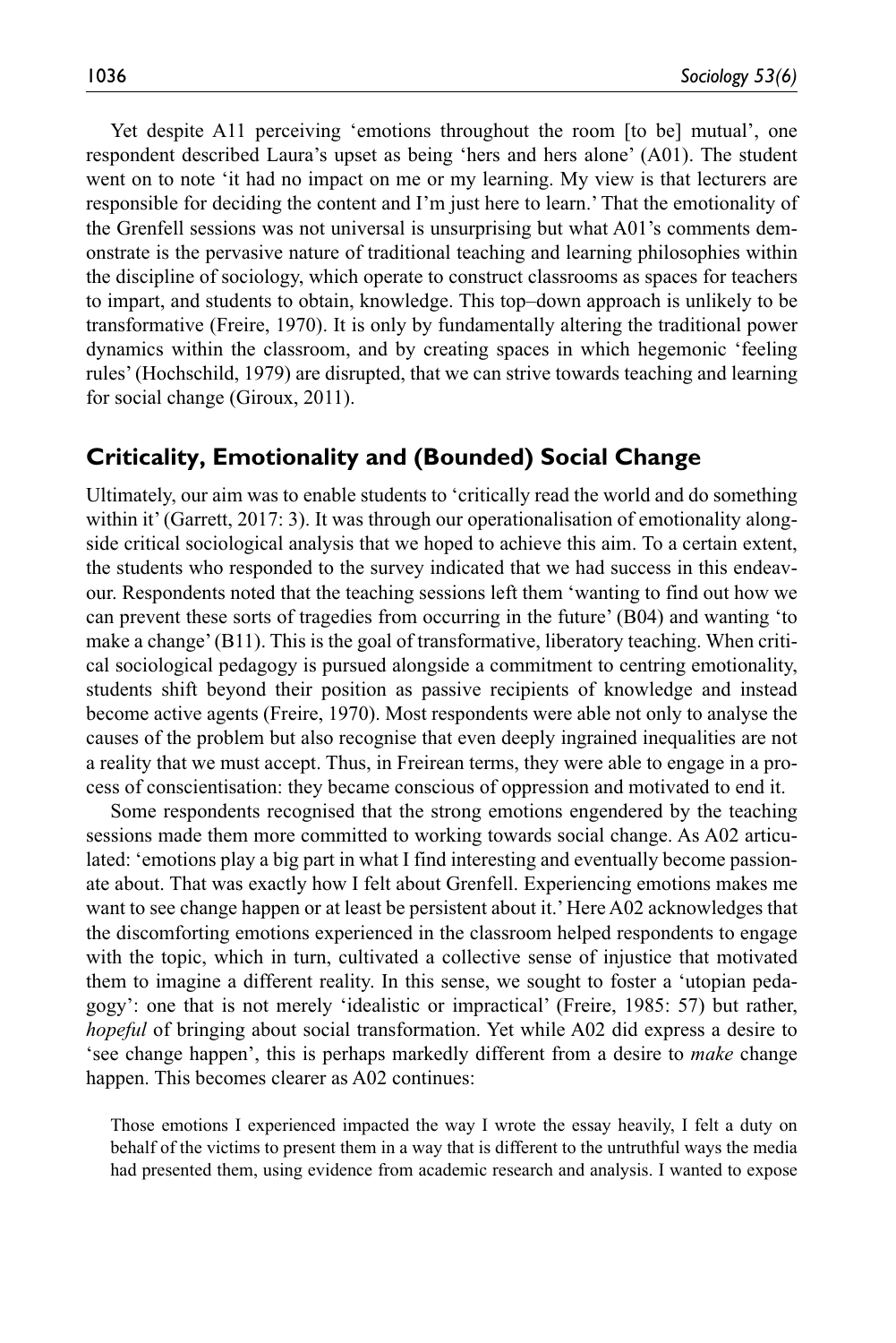those that were directly responsible for the disaster and give a voice to those victims through deep research and analysis.

We see here that while the session was emotionally evocative for A02, the transformative potential was channelled into the confined parameters of academic writing. What we have then is a form of *bounded social change*. That is, social change that is imaginatively bound by the constraints of the students' immediate environment: the neoliberal university. We see this too in the account of A05 who noted that emotional teaching: 'is a very powerful form of education, where it allows students to actually understand pain and suffering in a better way which allows them to work better in assessments'. In this response, we first see signs of the usefulness of these educational sessions as a 'powerful form of education' that enables the cultivation of empathy for social change. As A05 reaches the end of their response, however, we cannot help but feel it falls a little short of our aims of engaging in education for social change. As was evident in A02's comments earlier, A05 appears to be bound by their immediate context: university assessments. In this sense, our attempt at transformational teaching was hindered by the instrumental logic that characterises learning practices in contemporary Higher Education (Giroux, 2014).

Although our aims were for students to move beyond these bounds, we are also mindful that there is value in bounded forms of individualised social change. Indeed, academic writing can enable students to 'transform themselves into active, critical participants in a democratic society' (Weisser, 2002: 39). Yet students' ability to use their academic writing for social change is stymied by the current Higher Education context in which it is situated. As Finn (2013) notes, the academic context creates barriers to producing a socially active text, not least by restricting students' affective agency, limiting creativity and denying an audience for their writing. As we agitate against the neoliberal orthodoxy of the university, one that encourages a 'teaching to the test' philosophy (Giroux, 2014), pushing for socially active forms of assessment should be one of many sites of intervention. These assessments should have utility beyond the university setting.

Despite the bounds that we highlight, respondents were hopeful that social change will come (B04; B07; B11; A01; A02; A05; A12). As demonstrated by A09, some respondents felt that their generation will be key to tackling the socio-political inequalities that pervade contemporary society:

Learning about these issues will guide us to a place where there is hope that the next generation is going to change these structural and systemic inequalities leading to such disasters when they will come and occupy those positions [of influence].

It is clear that A09 constructs their current position within society as one lacking in power. Yet they are hopeful that as they, and others, graduate into the workplace, they will be able to use their learning to occupy positions that can influence social change. While we would suggest that this response is in part bounded by an inability to see the power in grassroots movements or see avenues for change beyond traditional forms of labour, we also feel that this reaffirms the importance of emboldening students through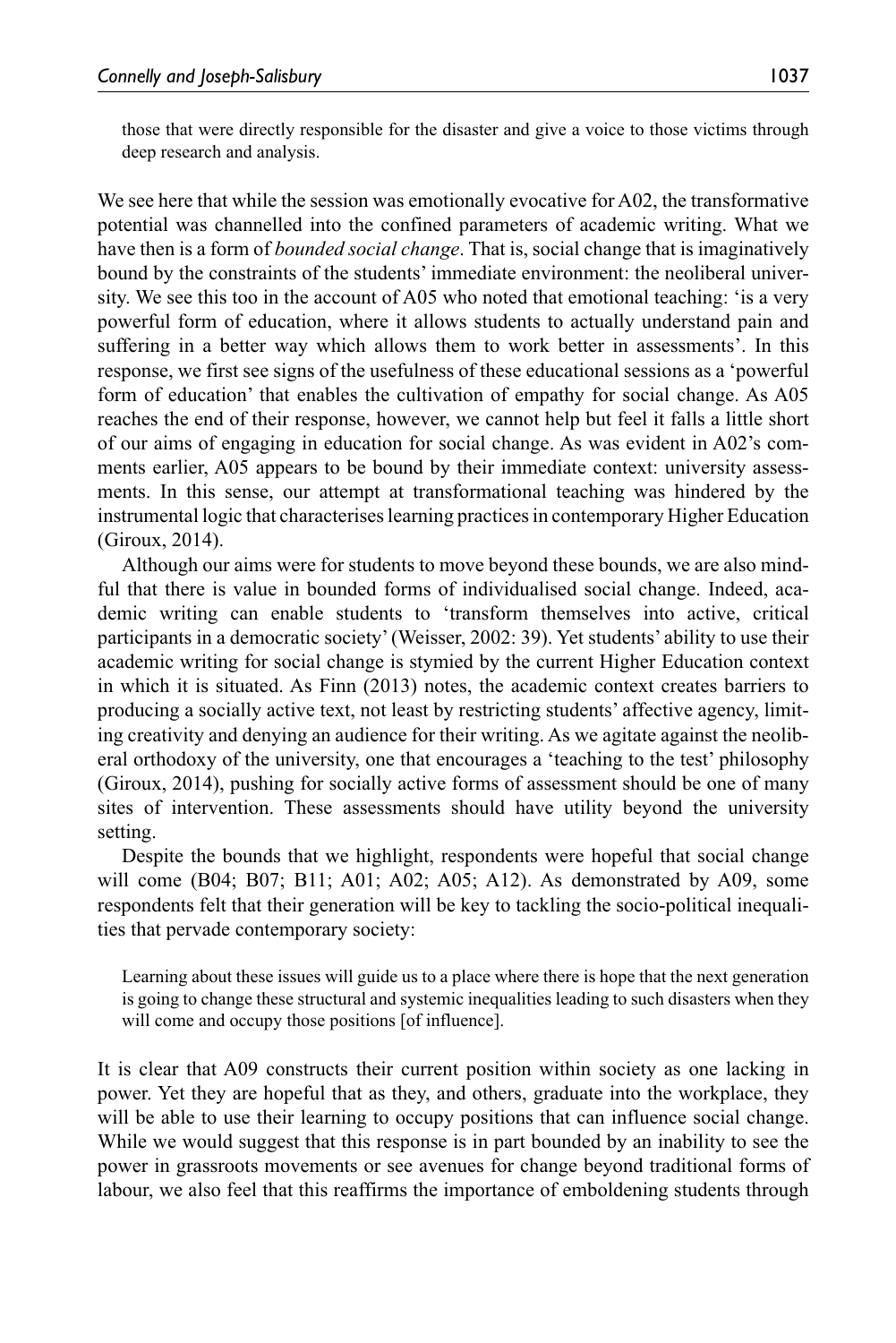our teaching to reimagine society and their roles within it. We can do this by creating more space for the collective cultivation of hope (Freire, 1994; hooks, 1994) but in order to do so, we must simultaneously work to disrupt the complex power relations of the contemporary university and wider society. It is these power relations which function to limit the imaginaries of our students. As Freire (1994) asserts, we must instil 'critical hope' in our students by encouraging them to remain critical of the present but hopeful of a different future. In so doing, we can help them to develop a sustainable source of hope, from which they can draw motivation to fight for social justice.

#### **Conclusion**

Drawing upon the example of our sessions on Grenfell, this article has examined the role of emotion in teaching and learning, a topic under-explored both in Higher Education and UK contexts, and particularly from a sociological perspective. By centring our sociological classes as the site for study, we seek to disrupt the dictomisation of teaching and scholarship within the discipline of sociology. While traditional approaches to teaching rely on a 'just-the-facts' pedagogy (Garrett, 2017) which operates to suppress emotionality (Sutton and Wheatley, 2003), the student accounts presented here demonstrate that emotions can be productive in sociological teaching generally, and teaching for social change particularly. They attest to how 'discomforting' emotions can compel students to question the worldviews that underpins unequal societies, recognise the role they play in sustaining structural inequality and want to challenge the status quo. In this sense, we contribute to scholarship that understands the creation of positive social change to be the fundamental task of sociological teaching, urging the discipline of sociology not to forget the 'irony in witnessing, recording, interpreting, and communicating inequalities and injustices' while 'standing idly by' (Saini, 2018: n.p.). For the socially transformative potential of teaching to be realised, however, we suggest that emotionality must not only be foregrounded but also, supported by engaged and critical pedagogies. It is the laying of this critical sociological foundations that enables emotionality to be channelled in directions that challenge, rather than perpetuate, oppression.

Although Grenfell was an apt choice for us because of its temporal and geographic proximity to our students, the arguments we make in this article have applicability beyond the particular case of Grenfell. As McKee (2017) makes clear, similar analyses could be applied to a range of historical and contemporary issues including the Titanic, Hurricane Katrina (see Garrett, 2017) and Hillsborough. It is our contention that popular issues like these should be taken up in the teaching of sociologists, and this should be done in such a way that recognises (relational) emotion as productive and necessary in teaching for social change. Indeed, shared emotionality between teachers and learners can operate to break down traditional power dimensions in the classroom and in turn, maximise the transformative potential of 'discomforting' emotions.

Although student accounts attest to the successes of the sessions on Grenfell, they also point to ways in which the sessions fell short of our socially transformative aims. We have introduced the concept of *bounded social change* in order to recognise the ways in which the imaginations of our respondents were bound by the immediate context of the neoliberal university. In this sense, we build upon the seminal work of Freire (1994) and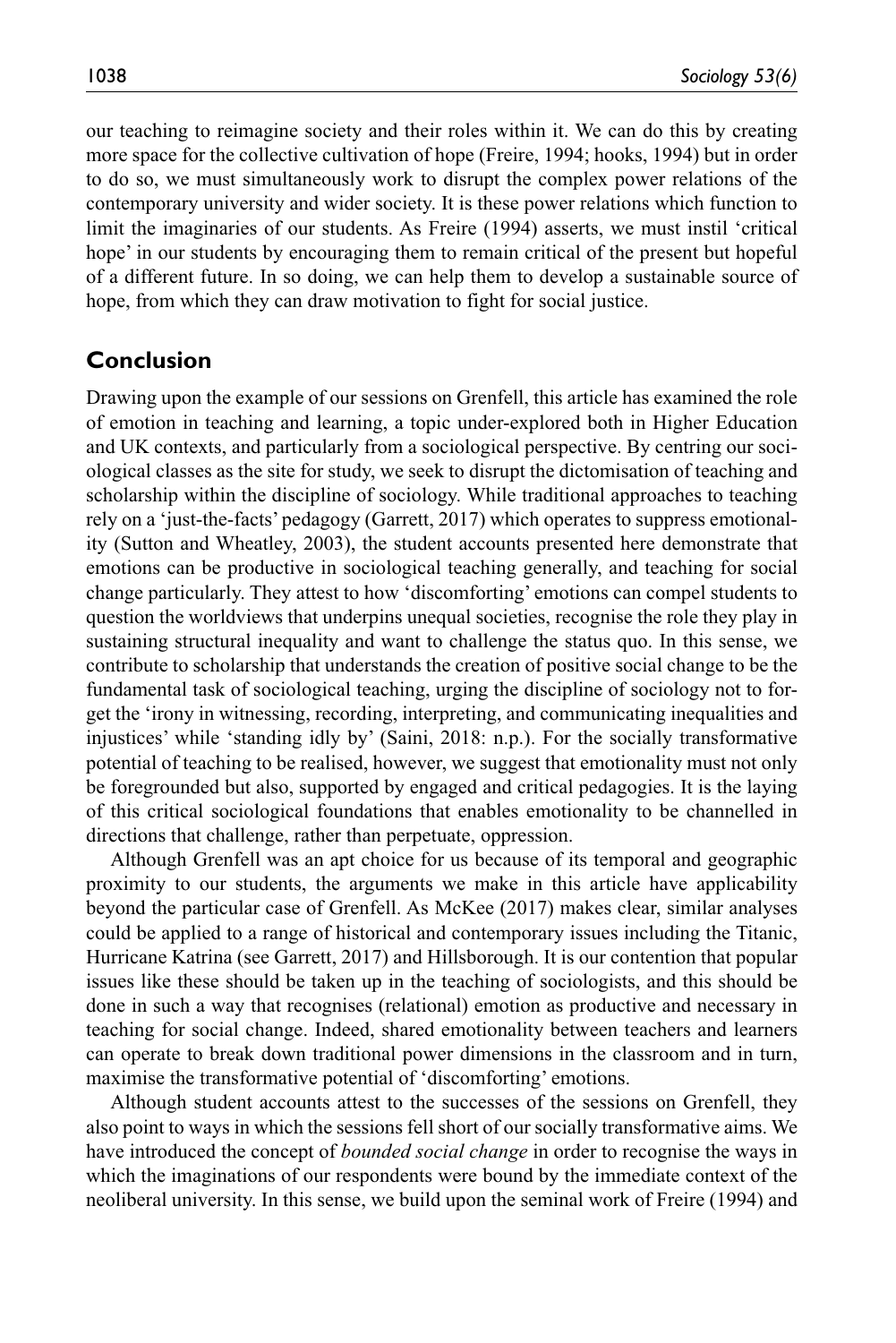hooks (2003) by recognising the emerging challenges presented to a pedagogy of 'hope' by the advancing neoliberalisation of Higher Education in the UK. The aim for critical pedagogues should, however, be the pursuit of 'unbounded change' and thus, upon reflection, we recognise that we could have done more to link students with local issues and campaigns and signpost them to projects they could be practically involved in. As such, critical pedagogues should be active in pushing for a reimagining of the role of universities. Such a reimagining might take us to a place in which emotionality and a commitment to social change are hegemonic within sociological teaching and learning.

#### **Acknowledgements**

Thank you to Dr Nadena Doharty and Dr Gaynor Bagnall for commenting on an earlier version of this article.

## **Funding**

This research received no specific grant from any funding agency in the public, commercial or not-for-profit sectors.

#### **Notes**

- 1. To protect the anonymity of student participants, we use identifier codes to distinguish between survey respondents. 'A' denotes students from University A and 'B' denotes students from University B.
- 2. Lowkey ft Mai Khalil, Ghosts of Grenfell:<https://www.youtube.com/watch?v=ztUamrChczQ>.

## **ORCID iD**

Laura Connelly **D** <https://orcid.org/0000-0002-9564-9106>

#### **References**

- Abe JA (2011) Positive emotions, emotional intelligence, and successful experiential learning. *Personality and Individual Difference* 51(7): 817–822.
- Ahmed S (2004) *The Cultural Politics of Emotion*. London: Routledge.
- Ahmed S (2014) *Wilful Subjects*. London: Duke University Press.
- Althusser L (1971) *On the Reproduction of Capitalism: Ideology and Ideological State Apparatus*. London: New Left Books.
- Baldwin J (1988) A talk to teachers. In: Simonson R (ed.) *The Graywolf Annual Five: Multicultural Literacy*. St Paul, MN: Graywolf, 3–12.
- Boler M (ed.) (1999) *Feeling Power: Emotions and Education*. New York: Routledge.
- Boler M and Zembylas M (2003) Discomforting truths: The emotional terrain of understanding differences. In: Tryfonas P (ed.) *Pedagogies of Difference: Rethinking Education for Social Justice*. New York: Routledge, 110–136.
- Bracher M (2006) Teaching for social justice: Reeducating the emotions through literary study. *JAC: A Journal of Rhetoric, Culture & Politics* 26(3/4): 463–512.
- Britzman D (1998) On some psychical consequences of AIDS education. In: Pinar W (ed.) *Queer Theory in Education*. Mahwah, NJ: Lawrence Erlbaum Associates, 265–277.
- Bryan A (2016) The sociology classroom as a pedagogical site of discomfort: Difficult knowledge and the emotional dynamics of teaching and learning. *Irish Journal of Sociology* 24(1): 7–33.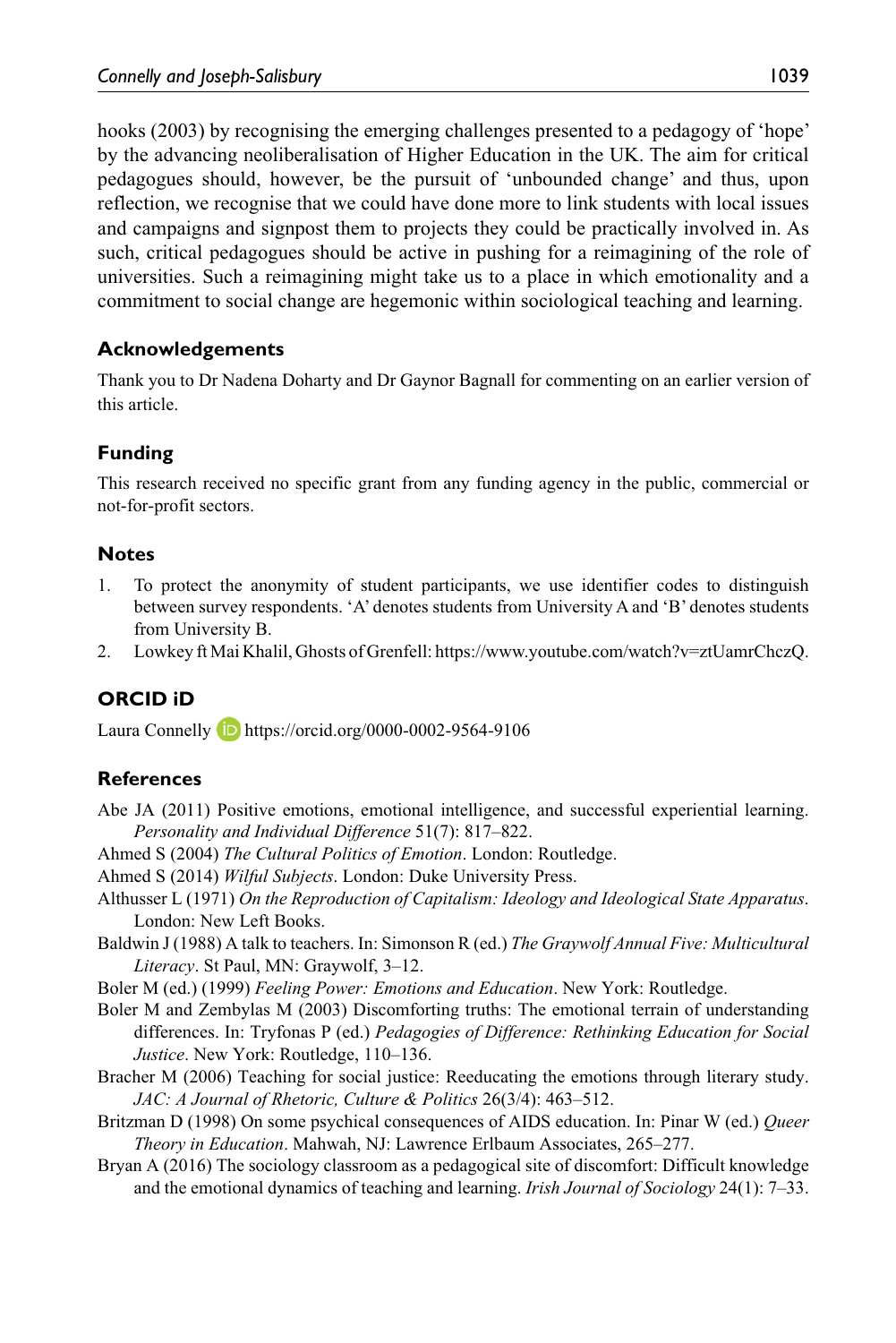- *Daily Mail* (2017) The man 'whose faulty fridge started tower inferno'. *Daily Mail*, 20 June. Available at: [http://www.dailymail.co.uk/news/article-4606078/Man-faulty-fridge-started-](http://www.dailymail.co.uk/news/article-4606078/Man-faulty-fridge-started-Grenfell-Tower-inferno.html)[Grenfell-Tower-inferno.html.](http://www.dailymail.co.uk/news/article-4606078/Man-faulty-fridge-started-Grenfell-Tower-inferno.html)
- De Noronha N (2015) Ethnic disadvantage in the housing market: Evidence from the 2011 census. Available at: [https://raceequalityfoundation.org.uk/wp-content/uploads/2018/02/Housing-](https://raceequalityfoundation.org.uk/wp-content/uploads/2018/02/Housing-Briefing-26.pdf)[Briefing-26.pdf.](https://raceequalityfoundation.org.uk/wp-content/uploads/2018/02/Housing-Briefing-26.pdf)
- Douglass L and Islam R (2009) Emotional wellbeing of first year university students: Critical for determining future academic success. *First Year in Higher Education Conference*, Townsville, Queensland, 29 June–1 July.
- Elliot-Cooper A and Hubbard P (2017) Who is responsible for the Grenfell Tower fire? Finding an answer may be the hardest battle. *The Conversation*, 23 May. Available at: [http://theconver](http://theconversation.com/who-is-responsible-for-the-grenfell-tower-fire-finding-an-answer-may-be-the-hardest-battle-79725)[sation.com/who-is-responsible-for-the-grenfell-tower-fire-finding-an-answer-may-be-the](http://theconversation.com/who-is-responsible-for-the-grenfell-tower-fire-finding-an-answer-may-be-the-hardest-battle-79725)[hardest-battle-79725](http://theconversation.com/who-is-responsible-for-the-grenfell-tower-fire-finding-an-answer-may-be-the-hardest-battle-79725).
- Engels F (1968) *The Conditions of the Working Class in England*. Stanford, CA: Stanford University Press.
- Finn S (2013) *Writing for social action: Affect, activism, and the composition classroom*. PhD thesis, University of Massachusetts Amherst, USA.
- Fish SE (2008) *Save the World on Your Own Time*. New York: Oxford University Press.
- Foucault M (1990) *The History of Sexuality (Vol. 1): An Introduction*. New York: Vintage Books. Freire P (1970) *Pedagogy of the Oppressed*. New York: Seabury.
- Freire P (1985) *The Politics of Education: Culture, Power and Liberation*. South Hadley, MA: Bergin & Garvey.
- Freire P (1994) *Pedagogy of Hope: Reliving Pedagogy of the Oppressed*. New York: Continuum.
- Frenzel AC, Pekrun R, Goetz T, et al. (2016) Measuring teachers' enjoyment, anger and anxiety: The Teacher Emotions Scales (TES). *Contemporary Educational Psychology* 46: 148–163.
- Garrett HJ (2011) The routing and re-routing of difficult knowledge: Social studies teachers encounter when the levees broke. *Theory and Research in Social Education* 39(3): 320–347.
- Garrett HJ (2017) *Learning to be in the World with Others: Difficult Knowledge and Social Studies Education*. New York: Peter Lang.
- Giroux H (2011) *On Critical Pedagogy*. London: The Continuum International Publishing Group.

Giroux H (2014) *Neoliberalism's War on Higher Education*. Chicago, IL: Haymarket Books.

- Grenfell Action Group (2016) KCTMO: Playing with fire! Available at: [https://grenfellaction](https://grenfellactiongroup.wordpress.com/2016/11/20/kctmo-playing-with-fire/)[group.wordpress.com/2016/11/20/kctmo-playing-with-fire/.](https://grenfellactiongroup.wordpress.com/2016/11/20/kctmo-playing-with-fire/)
- Grenfell Tower Inquiry (2018) Evidence. Available at: [https://www.grenfelltowerinquiry.org.uk/](https://www.grenfelltowerinquiry.org.uk/evidence) [evidence.](https://www.grenfelltowerinquiry.org.uk/evidence)
- Hochschild A (1979) Emotion work, feeling rules, and social structure. *American Journal of Sociology* 85(3): 551–575.
- Holmes M (2010) The emotionalization of reflexivity. *Sociology* 44(1): 139–154.
- hooks b (1994) *Teaching to Transgress: Education as the Practice of Freedom*. New York: Routledge.
- hooks b (2003) *Teaching Community: A Pedagogy of Hope*. London: Routledge.
- Joseph-Salisbury R and Connelly L (2018) Grenfell was the result of a campaign of racial terror. *Novara Media*, 18 June. Available at: [https://novaramedia.com/2018/06/17/grenfell-one](https://novaramedia.com/2018/06/17/grenfell-one-year-on-an-unatoned-act-of-racial-terror/)[year-on-an-unatoned-act-of-racial-terror/.](https://novaramedia.com/2018/06/17/grenfell-one-year-on-an-unatoned-act-of-racial-terror/)
- Kain EL (2006) Bridging the gap between cultures of teaching and cultures of research. *Teaching Sociology* 34(4): 325–340.
- McCarthy CJ, Lambert RG, Lineback S, et al. (2016) Assessing teacher appraisals and stress in the classroom: Review of the classroom appraisal of resources and demands. *Educational Psychology Review* 28(3): 577–603.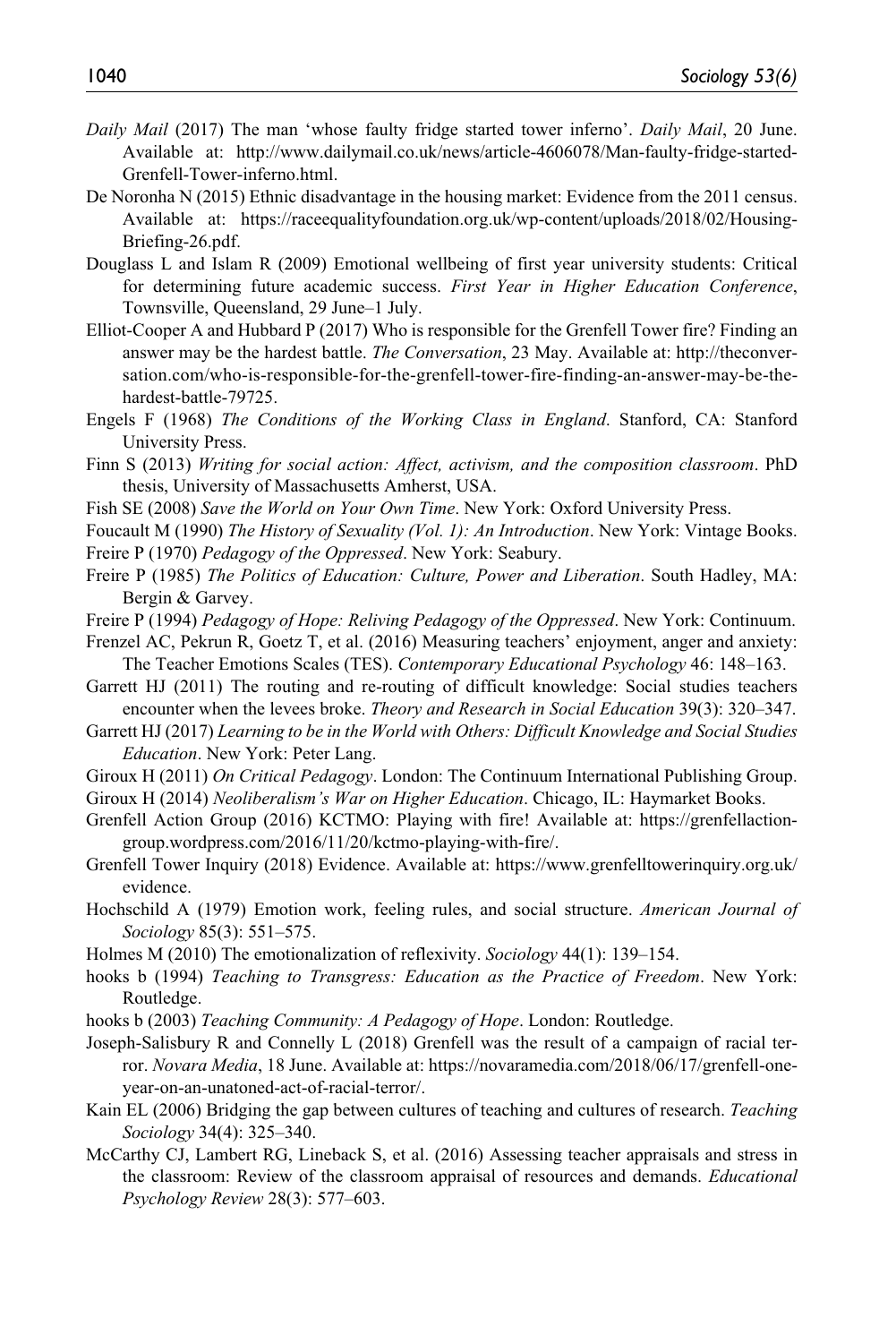McKee M (2017) Editorial: Grenfell Tower fire: Why we cannot ignore the political determinants of health: A public health response must confront the underlying causes. *The British Medical Journal* 357: 2966.

Madden DJ (2017) Editorial: A catastrophic event. *City* 27(1): 1–5.

- Malik N (2017) Grenfell shows just how Britain fails migrants. *Guardian*, 16 June. Available at: [https://www.theguardian.com/commentisfree/2017/jun/16/grenfell-britain-fails-migrants](https://www.theguardian.com/commentisfree/2017/jun/16/grenfell-britain-fails-migrants-north-kensington-london-refugee)[north-kensington-london-refugee.](https://www.theguardian.com/commentisfree/2017/jun/16/grenfell-britain-fails-migrants-north-kensington-london-refugee)
- Marx K (1975) Theses on Feuerbach. In: Marx K and Engels F (eds) *Selected Works*. Moscow: Progress Publishers.
- Mills CW (1959) *The Sociological Imagination*. Oxford: Oxford University Press.
- Näring G, Vlerick P and Van De Ven B (2011) Emotion work and emotional exhaustion in teachers: The job and individual perspective. *Educational Studies* 38(1): 63–72.
- NUS (2010) Silently stressed. Available at: [https://www.nus.org.uk/PageFiles/12238/THINK-](https://www.nus.org.uk/PageFiles/12238/THINK-POS-REPORT-Final.pdf)[POS-REPORT-Final.pdf.](https://www.nus.org.uk/PageFiles/12238/THINK-POS-REPORT-Final.pdf)
- O'Connor R (2017) Akala on the Grenfell Tower fire: 'These people died because they were poor'. *Independent*, 15 June. Available at: [https://www.independent.co.uk/arts-entertainment/music](https://www.independent.co.uk/arts-entertainment/music
/news/akala-grenfell-tower-fire-people-died-poor-london-rapper-block-flats-deaths-kensington-a7790906.html) [/news/akala-grenfell-tower-fire-people-died-poor-london-rapper-block-flats-deaths-kensing](https://www.independent.co.uk/arts-entertainment/music
/news/akala-grenfell-tower-fire-people-died-poor-london-rapper-block-flats-deaths-kensington-a7790906.html)[ton-a7790906.html.](https://www.independent.co.uk/arts-entertainment/music
/news/akala-grenfell-tower-fire-people-died-poor-london-rapper-block-flats-deaths-kensington-a7790906.html)
- Pekrun R and Stephens SJ (2010) Achievement emotions in higher education. In: Smart JC (ed.) *Higher Education: Handbook of Theory and Research*. New York: Springer, 257–306.
- Quinlan K (2017) How does teaching and learning in Higher Education feel? British Education Research Association Conference, University of Kent, 13 April.
- Rowe AD, Fitness J and Wood LN (2015) University student and lecturer perceptions of positive emotions in learning. *International Journal of Qualitative Studies in Education* 28(1): 1–20.
- Runnymede Trust (2010) *From barriers to solutions: Impact report 2010*. Available at: [https://](https://www.runnymedetrust.org/uploads/pdfs/ImpactReport2010FINALWeb.pdf) [www.runnymedetrust.org/uploads/pdfs/ImpactReport2010FINALWeb.pdf.](https://www.runnymedetrust.org/uploads/pdfs/ImpactReport2010FINALWeb.pdf)
- Russell JK (2012) Blockade. In: Boyd A (ed.) *Beautiful Trouble: A Toolbox for Revolution*. London: OR Books, 14–17.
- Saini R (2018) *The Sociological Review blog: State of sociology*. Available at: [https://www.theso](https://www.thesociologicalreview.com/blog/state-of-sociology-rima-saini.html)[ciologicalreview.com/blog/state-of-sociology-rima-saini.html](https://www.thesociologicalreview.com/blog/state-of-sociology-rima-saini.html).
- Scott D (2017) Grenfell Tower and the search for truth. *UK Column*, 23 June. Available at: [https://](https://www.ukcolumn.org/article/grenfell-tower-and-search-truth) [www.ukcolumn.org/article/grenfell-tower-and-search-truth](https://www.ukcolumn.org/article/grenfell-tower-and-search-truth).
- Shor I (2012) *Empowering Education: Critical Teaching for Social Change*. Chicago, IL: University of Chicago Press.
- Sutton R and Wheatley K (2003) Teachers' emotions and teaching. *Educational Psychology Review* 15(4): 327–358.
- Syal R (2017) Grenfell Tower victims 'murdered by political decisions' John McDonnell. *Guardian*, 25 June. Available at: [https://www.theguardian.com/politics/2017/jun/25/grenfell](https://www.theguardian.com/politics/2017/jun/25/grenfell-victims-murdered-by-political-decisions-says-john-mcdonnell)[victims-murdered-by-political-decisions-says-john-mcdonnell.](https://www.theguardian.com/politics/2017/jun/25/grenfell-victims-murdered-by-political-decisions-says-john-mcdonnell)
- Taxer JL and Frenzel AC (2015) Facets of teachers' emotional lives: A quantitative investigation of teachers' genuine, faked, and hidden emotions. *Teaching and Teacher Education* 49: 78–88.
- Tombs S and Whyte D (2017) One law for the poor at Grenfell Tower. *The Conversation*, 21 June. Available at: [https://www.opendemocracy.net/uk/steve-tombs-and-david-whyte/on-grenfell](https://www.opendemocracy.net/uk/steve-tombs-and-david-whyte/on-grenfell-one-law-for-rich-one-poor)[one-law-for-rich-one-poor](https://www.opendemocracy.net/uk/steve-tombs-and-david-whyte/on-grenfell-one-law-for-rich-one-poor).
- Trigwell K (2012) Relations between teachers' emotions in teaching and their approaches to teaching in higher education. *Instructional Science* 40(3): 607–621.
- Walker J and Palacios C (2016) A pedagogy of emotion in teaching about social movement learning. *Teaching in Higher Education* 21(2): 175–190.